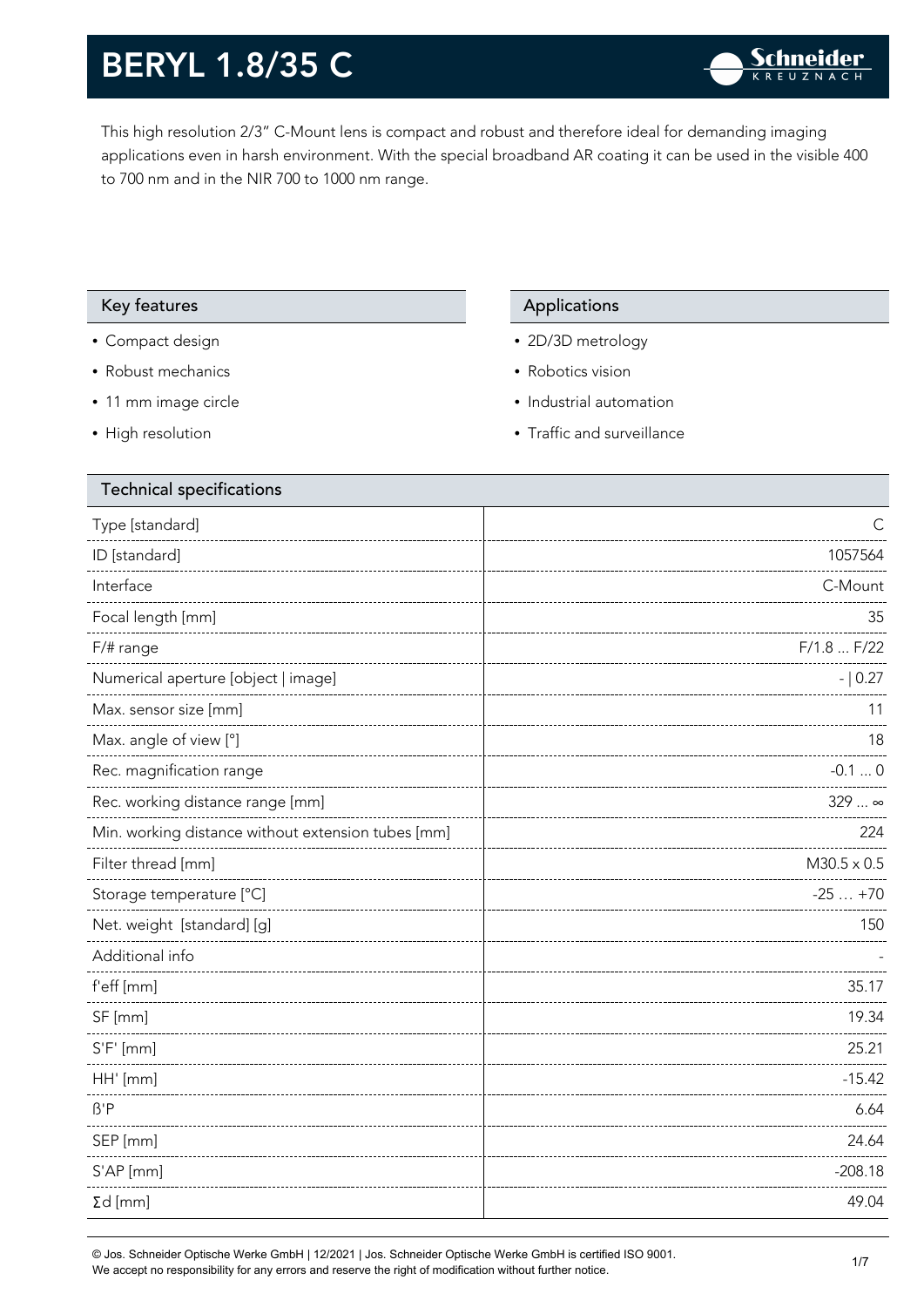

### MTF charts

| Spectrum name    | VIS |     |     |     |     |     |
|------------------|-----|-----|-----|-----|-----|-----|
| Wavelengths [nm] | 425 | 475 | 525 | 575 | 625 | 675 |
| Rel. weights [%] |     |     |     |     | 1 C |     |







80 LP/mm, radial

--- 80 LP/mm, tangential

© Jos. Schneider Optische Werke GmbH | 12/2021 | Jos. Schneider Optische Werke GmbH is certified ISO 9001.

40 LP/mm, radial

--- 40 LP/mm, tangential

We accept no responsibility for any errors and reserve the right of modification without further notice.<br>We accept no responsibility for any errors and reserve the right of modification without further notice.

-20 LP/mm, radial

--- 20 LP/mm, tangential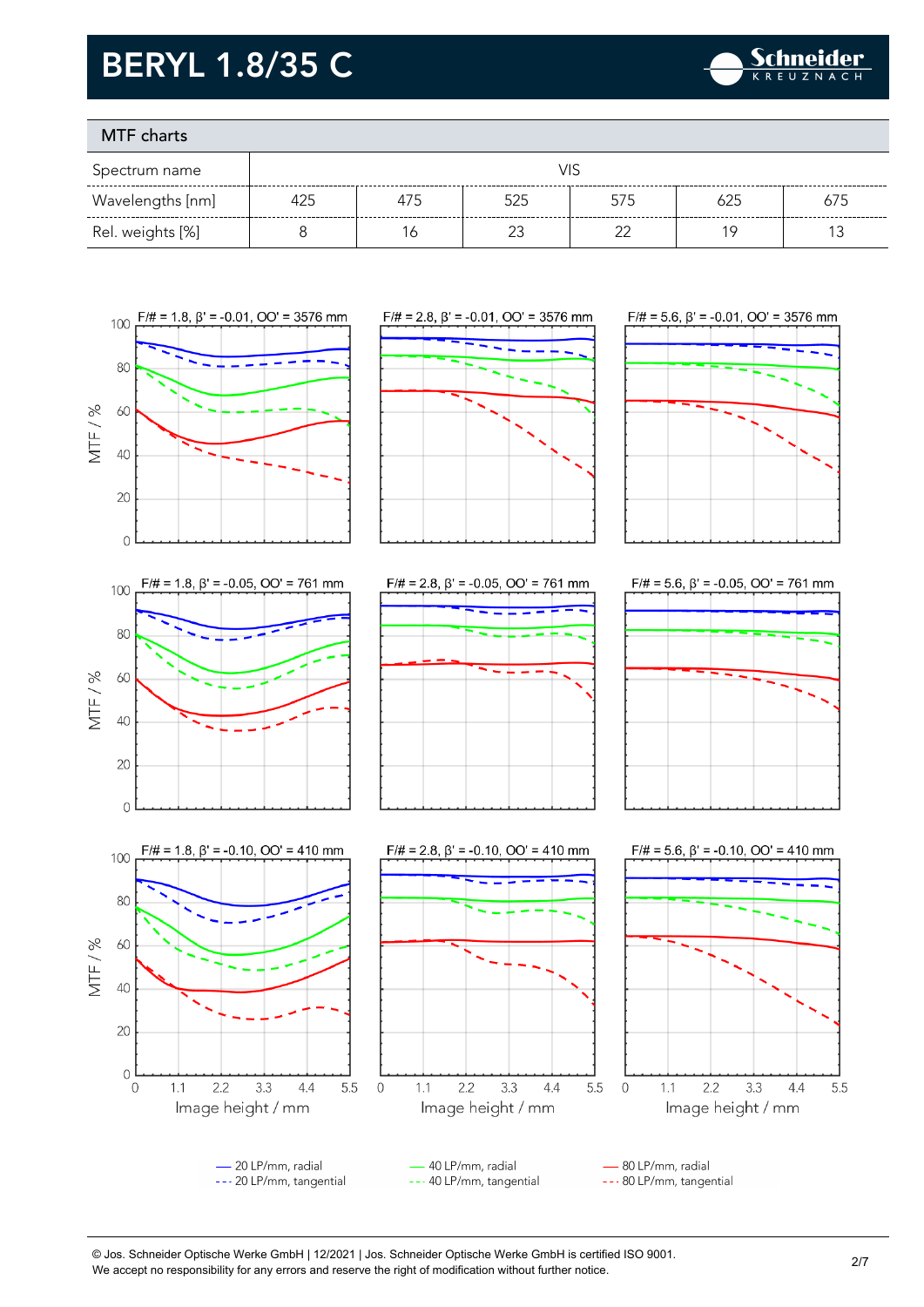

Rel. illumination vs. image height



| - -                      | F/# = 1.8, $\beta$ = -0.01              |  |
|--------------------------|-----------------------------------------|--|
| - -                      | $F/\# = 2.8, \ \ \beta = -0.01$         |  |
| - -                      | $F/\ddot{=} = 5.6, \ \beta = -0.01$     |  |
| $\overline{\phantom{0}}$ | $F/\ddot{\pi} = 1.8, \; \beta = -0.05$  |  |
| $\overline{\phantom{0}}$ | $F/\ddot{\pi} = 2.8, \ \ \beta = -0.05$ |  |
| $\overline{\phantom{0}}$ | $F/\ddot{\pi} = 5.6, \ \ \beta = -0.05$ |  |
|                          | $F/\ddot{=} = 1.8, \ \beta = -0.10$     |  |
|                          | $F/\ddot{}=2.8,~\beta$ = -0.10          |  |
|                          | $F/\ddot{=} = 5.6, \ \beta = -0.10$     |  |

#### Distortion vs. image height



#### Transmittance vs. wavelength



© Jos. Schneider Optische Werke GmbH | 12/2021 | Jos. Schneider Optische Werke GmbH is certified ISO 9001. We accept no responsibility for any errors and reserve the right of modification without further notice.<br>We accept no responsibility for any errors and reserve the right of modification without further notice.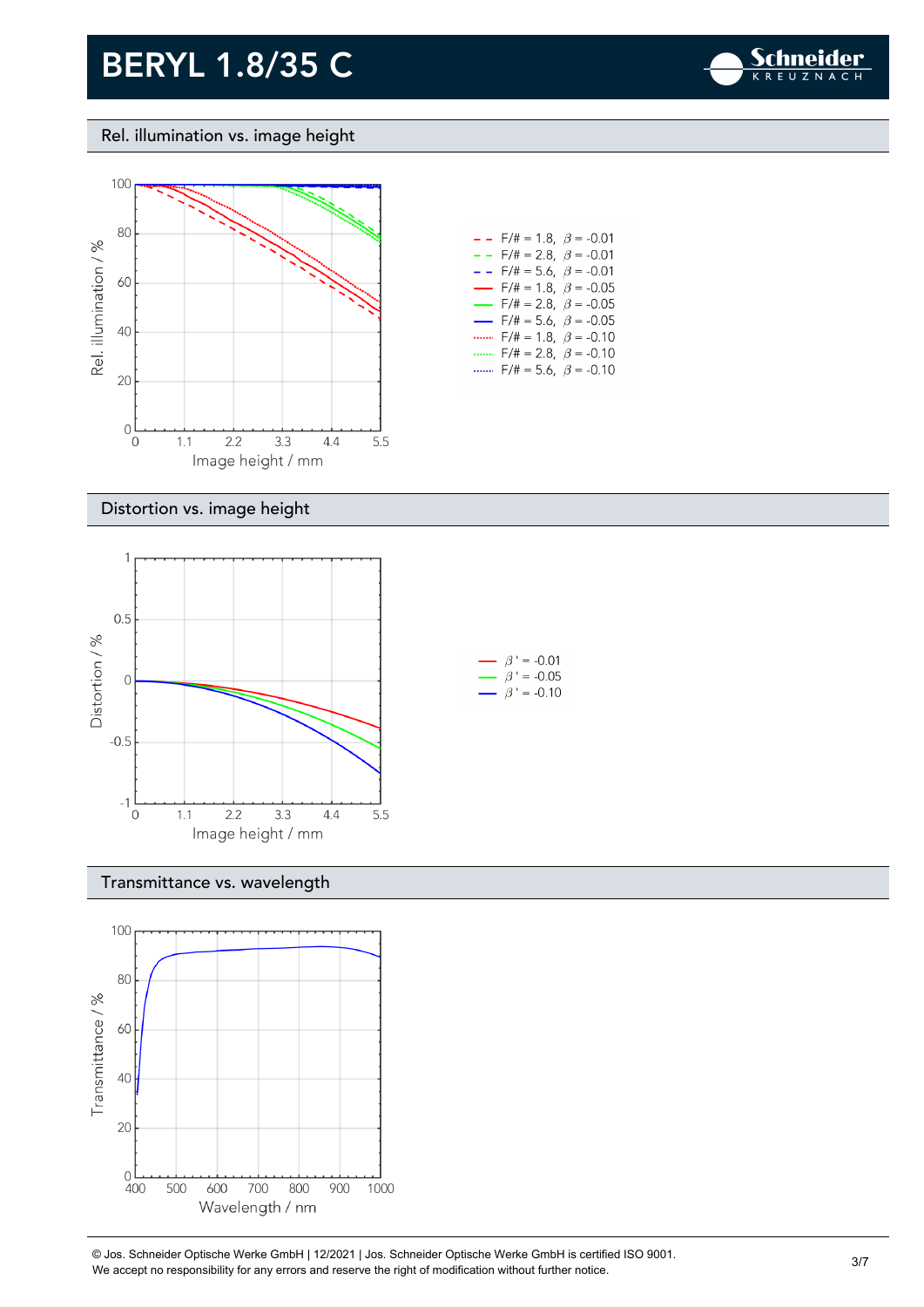

#### Technical drawings

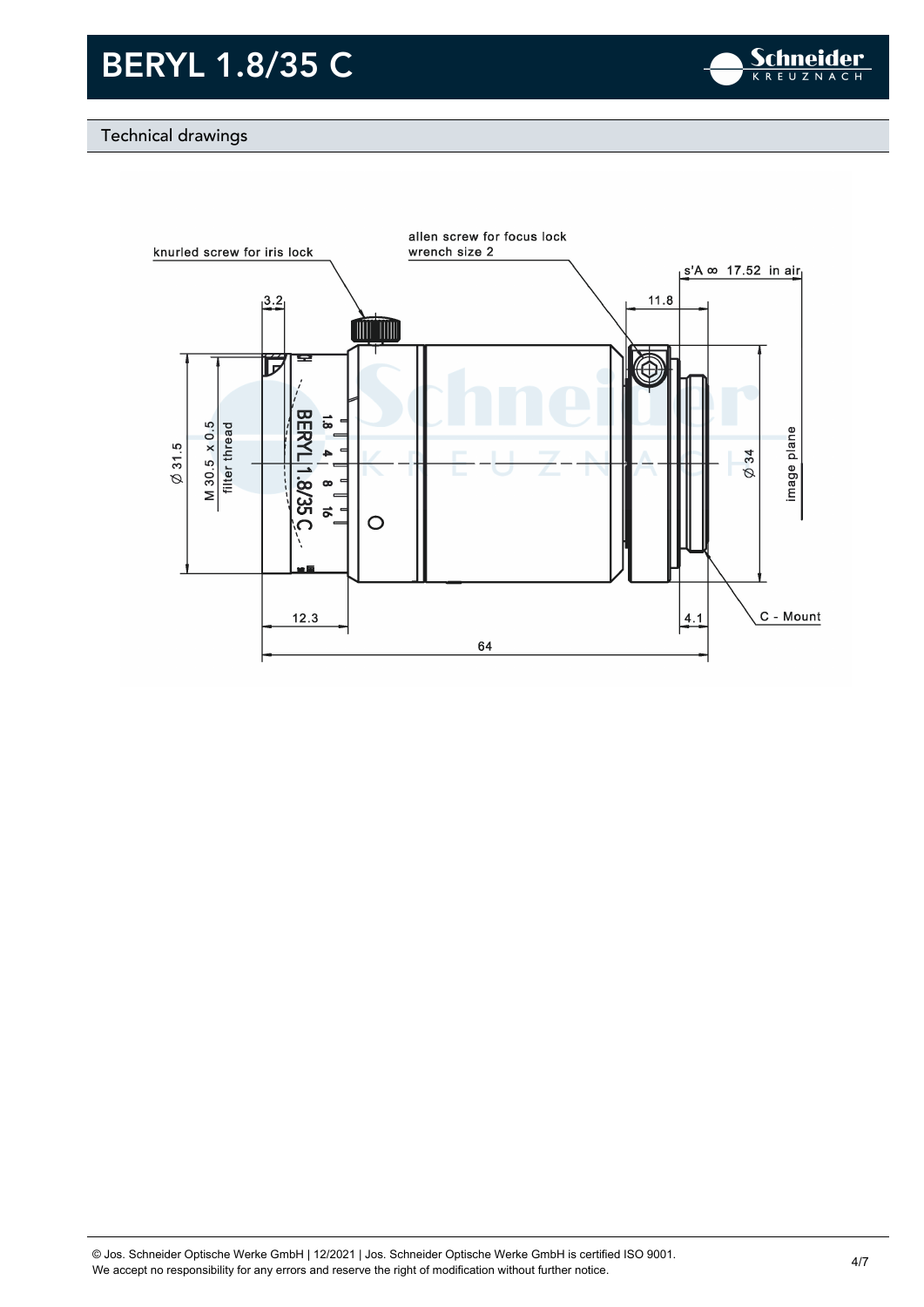

| Accessories    | Mount                | Eff. length        |         |
|----------------|----------------------|--------------------|---------|
| Adapter        | CS-Mount             | $5 \text{ mm}$     | 25081   |
|                | $C-M$ ount / $M42x1$ | $5.5 \text{ mm}$   | 1075817 |
| Extension tube | C-Mount / C-Mount    | $5 \, \mathrm{mm}$ | 39316   |
|                | C-Mount / C-Mount    | $8 \text{ mm}$     | 39315   |
|                | C-Mount / C-Mount    | $10 \text{ mm}$    | 39312   |